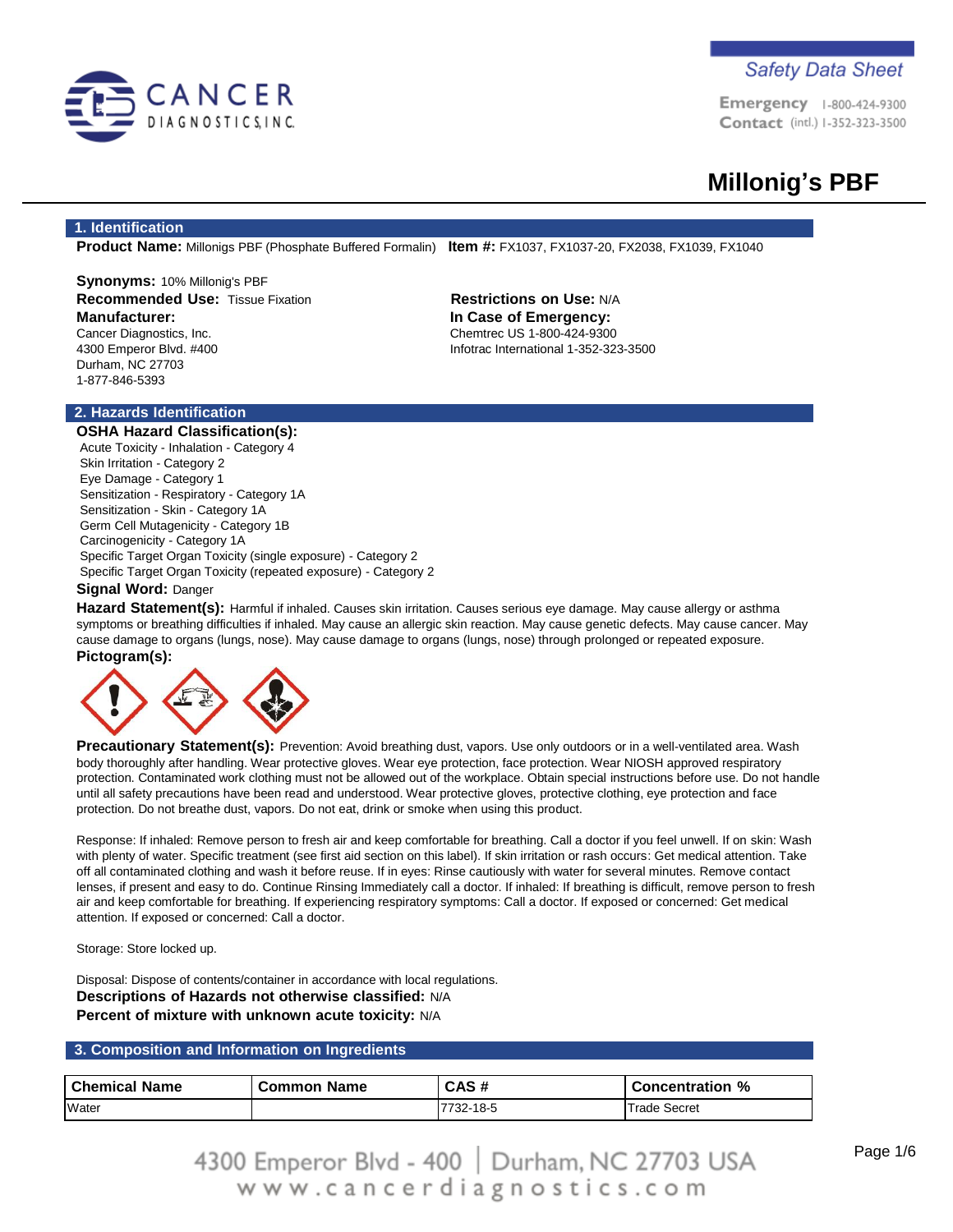

Emergency 1-800-424-9300 Contact (intl.) 1-352-323-3500

# **Millonig's PBF**

| Formaldehyde 37%      | 50-00-0      | Trade Secret        |
|-----------------------|--------------|---------------------|
| <b>Select Buffers</b> | Frade Secret | <b>Trade Secret</b> |

# **4. First Aid Measures**

**Eye Contact:** Wash the eyes immediately with large amounts of water occasionally lifting lower and upper lids, until no evidence of chemical remains (at least 15 to 20 minutes). Immediately remove contact lenses if you are able to do so and it is safe. In case of burns, apply sterile bandages loosely without medication. Get medical attention immediately. If you have experienced appreciable eye irritation from a splash or excessive exposure, you should be referred promptly to an opthamologist for evaluation.

**Skin Contact:** Remove contaminated clothing (including shoes) immediately. Wash the affected area of your body with large amounts of water until no evidence of the chemical remains (at least 15 to 20 minutes). If there are chemical burns, get first aid to cover the area with sterile, dry dressing, and bandages. Get medical attention if you experience appreciable eye or respiratory irritation. **Inhalation:** Remove the victim from the exposure area to fresh air immediately. Where the formaldehyde concentration may be very high, each rescuer must put on a self-contained breathing apparatus before attempting to remove the victim, and medical personnel should be informed of the formaldehyde exposure immediately. If breathing has stopped, give artificial respiration. Keep the affected

person warm and at rest. Qualified first-aid or medical personnel should administer oxygen, if available, and maintain the patient's airways and blood pressure until the victim can be transported to a medical facility. If exposure results in a highly irritated upper respiratory tract and coughing continues for more than 10 minutes, the worker should be hospitalized for observation and treatment. **Ingestion:** If the victim is conscious, dilute, inactivate, or absorb the ingested formaldehyde by giving milk, activated charcoal, or water. Any organic material will inactivate formaldehyde. Keep affected person warm and at rest. Get medical attention immediately. If vomiting occurs, keep head lower than hips.

**Symptoms:** Irritation eyes, nose, throat; headache, dizziness. See section 11

**Recommendations for immediate medical care/special treatment:** Get medical advice/attention if you feel unwell or if you have any of the symptoms listed above.

# **5. Fire- Fighting Measures**

**Extinguishing Media:** Dry chemical, carbon dioxide, alcohol foam, water.

**Fire Hazards (Chemical):** Not flammable.

**Special Protective Equipment:** Fire fighters should use self-contained breathing apparatus and protective clothing. **Precautions for Firefighters:** Carbon monoxide and unidentified organic compounds may be formed during combustion.

### **6. Accidental Release Measures**

**Emergency Procedures:** Evacuate the area of all unnecessary personnel. Wear suitable protective equipment. Eliminate all sources of ignition and provide ventilation.

**Protective Equipment:** See section 8

**Environmental Precautions:** Prevent release to the environment by using barriers.

**Containment and Clean-Up Procedures:** Use barriers to prevent spreading. Collect spill in container. Call waste authorities.

### **7. Handling and Storage**

**Handling:** Do not breathe vapors. Do not eat, drink or smoke when using this product. **Storage:** Store locked up. Store in a well-ventilated place. Keep container tightly closed when not in use.

# **8. Exposure Controls/Personal Protection**

### **OSHA Permissible Exposure Limits (PELs):**

| Reagent      | CAS#    | <b>OSHA PEL TWA</b> |
|--------------|---------|---------------------|
| Formaldehyde | 50-00-0 | $0.75$ ppm          |

# **ACGIH Threshold Limit Values (TLVs):**

| Reagent      | CAS#    | <b>ACGIH PEL TLV</b>                | <b>ACGIH STEL</b> |
|--------------|---------|-------------------------------------|-------------------|
| Formaldehyde | 50-00-0 | $0.3$ ppm $(0.37$ mg/m3)<br>Ceiling |                   |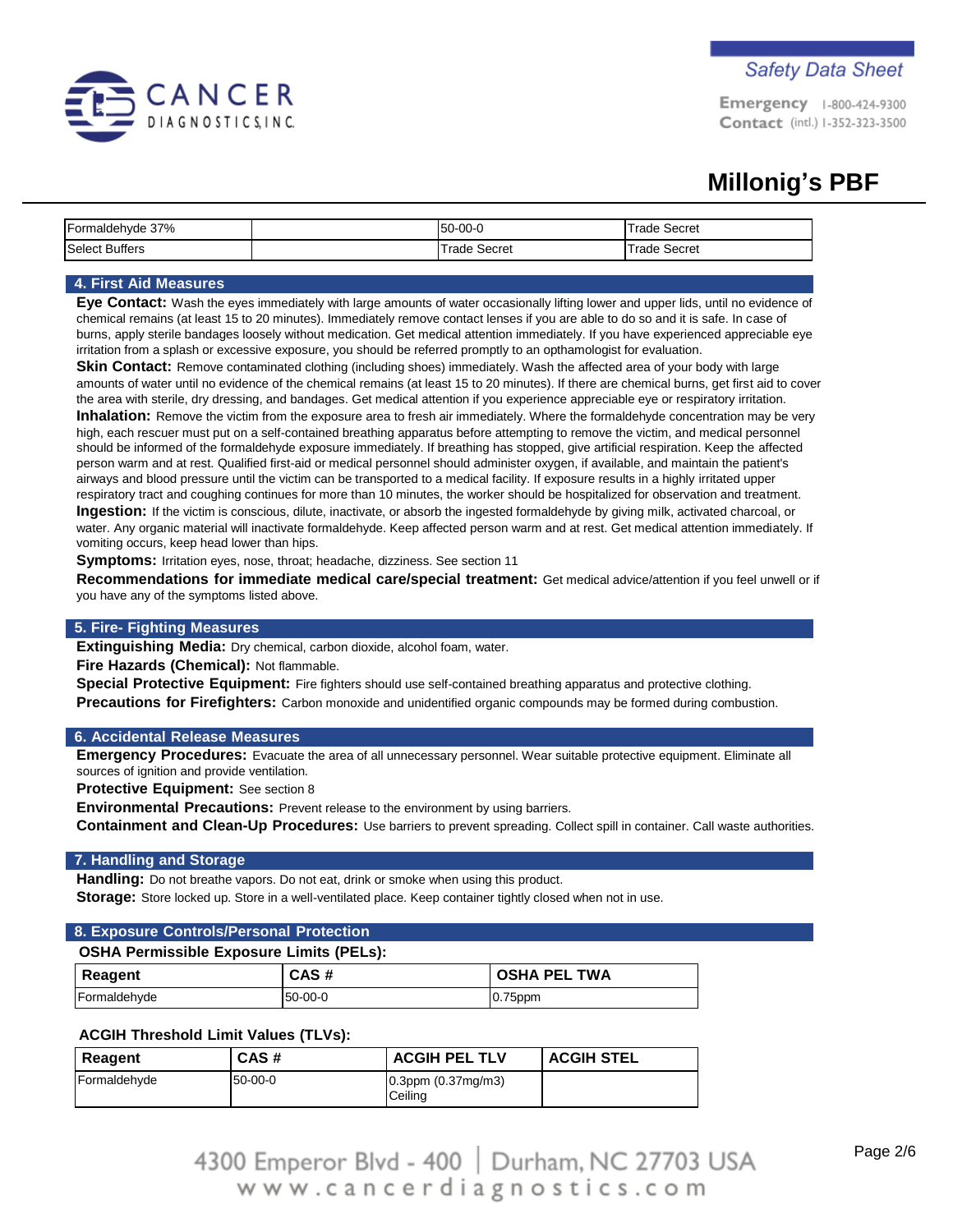

**Safety Data Sheet** 

Emergency 1-800-424-9300 Contact (intl.) 1-352-323-3500

**Engineering Controls:** Use in a well ventilated area to prevent exposure. Maintain eyewash fountain and quick-drench facilities in work areas.

**Personal Protective Measures:** Wear gloves, lab coat, eye protection and impervious footwear. Contact lenses should not be worn when working with this material.

**Special PPE Requirements:** If ventilation hood not available wear respirator.

#### **9. Physical and Chemical Properties Section**

**Appearance:** Colorless, Liquid **Molecular Weight:** Mixture **Molecular Formula:** N/A **pH:** 6.9-7.1 **Boiling Point and Boiling Range:** 100ºC (212°F ) **Melting Point/Freezing Point:** N/A **Flash Point:** Greater than 100°C (212°F )(Closed Cup) **Specific Gravity/Relative Density:** 1.02 **Odor:** Pungent **Odor Threshold:** N/A **Color:** Colorless **Flammability (solid/gas):** N/A **Vapor Density:** N/A **Upper/Lower flammability or explosive limits:** N/A **Vapor Pressure:** N/A **Evaporation Rate:** N/A **Partition Coefficient: n-octanol/water:** N/A **Viscosity:** N/A **Auto-ignition temperature:** N/A **Solubility:** Miscible in water **Decomposition Temperature:** N/A

# **10. Stability and Reactivity**

**Reactivity: Chemical Stability:** Stable **Conditions of Stability/Instability:** N/A **Stabilizers needed:** None **Safety issue indicated by appearance change:** N/A **Other:** N/A **Hazardous Reactions:** N/A **Hazardous Polymerization:** Does not occur **Conditions to avoid:** N/A **Classes of Incompatible Materials:** Oxidizers, Strong Acids, Strong Bases **Hazardous Decomposition Products:** Thermal-oxidation degradation can produce oxides of carbon. Toxic gases and vapors (I.e. Carbon monoxide) may be released in a fire.

### **11. Toxicological Information**

### **Likely Routes of Exposure**

**Eyes:** Formaldehyde solutions splashed in the eye can cause injuries ranging from transient discomfort to severe, permanent corneal clouding and loss of vision. The severity of the effect depends on the concentration of formaldehyde in the solution and whether or not the eyes are flushed with water immediately after the accident.

**Skin:** Formalin is a severe skin irritant and a sensitizer. Contact with formalin causes white discoloration, smarting, drying, cracking,

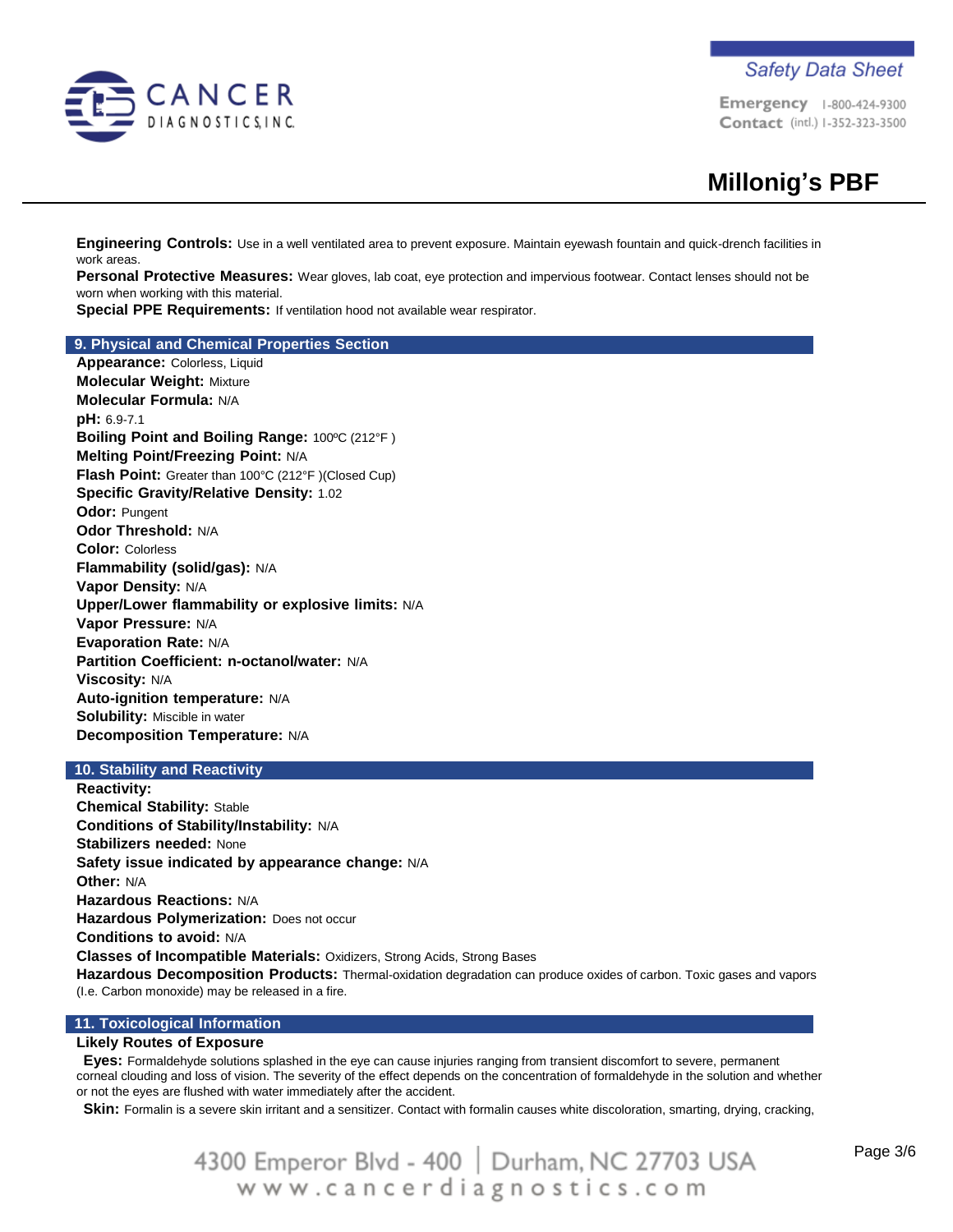

# **Safety Data Sheet**

Emergency 1-800-424-9300 Contact (intl.) 1-352-323-3500

# **Millonig's PBF**

and scaling. Prolonged and repeated contact can cause numbness and a hardening or tanning of the skin. Previously exposed persons may react to future exposure with an allergic eczematous dermatitis or hives.

**Inhalation:** Formaldehyde is highly irritating to the upper respiratory tract and eyes. Concentrations of 0.5 to 2.0 ppm may irritate the eyes, nose, and throat of some individuals. Concentrations of 3 to 5 ppm also cause tearing of the eyes and are intolerable to some persons. A concentration of 100 ppm is immediately dangerous to life and health. Deaths from accidental exposure to high concentrations of formaldehyde have been reported.

**Ingestion:** Liquids containing 10 to 40 percent formaldehyde cause severe irritation and inflammation of the mouth, throat, and stomach. Severe stomach pains will follow ingestion with possible loss of consciousness and death. Ingestion of dilute formaldehyde solutions (0.03-0.04 percent) may cause discomfort in the stomach and pharynx.

**Signs or Symptoms of Exposure:** Chronic Effects of Exposure Carcinogenicity: Formaldehyde has the potential to cause cancer in humans. Repeated and prolonged exposure increases the risk. Various animal experiments have conclusively shown formaldehyde to be a carcinogen in rats. In humans, formaldehyde exposure has been associated with cancers of the lung, nasopharynx and oropharynx, and nasal passages. Mutagenicity: Formaldehyde is genotoxic in several in vitro test systems showing properties of both an initiator and a promoter. Toxicity: Prolonged or repeated exposure to formaldehyde may result in respiratory impairment. Rats exposed to formaldehyde at 2 ppm developed benign nasal tumors and changes of the cell structure in the nose as well as inflamed mucous membranes of the nose. Structural changes in the epithelial cells in the human nose have also been observed. Some persons have developed asthma or bronchitis following exposure to formaldehyde, most often as the result of an accidental spill involving a single exposure to a high concentration of formaldehyde. Note.-The perception of formaldehyde by odor and eye irritation becomes less sensitive with time as one adapts to formaldehyde. This can lead to overexposure if a worker is relying on formaldehyde's warning properties to alert him or her to the potential for exposure.

**Effects from short term exposure (delayed, immediate, chronic):** Irritation to the eyes, nose, throat; headache, dizziness, nausea. May cause cancer, mutagenic and reproductive effects. May effect organs (lungs, nose) after single or repeat exposure.

**Acute Toxicity (Numerical Measures):** Formaldehyde CAS 50-00-0: LD50 385 mg/kg (oral, mouse); LD50 100mg/kg (oral, rat) LC50 203 mg/m3 (inh, rat); LC50 454 mg/m3/4H (inh, mouse)

**Carcinogenicity (NTP, IARC, OSHA):** Contains Formaldehyde IARC Group 1 Carcinogen associated with nasal sinus cancer, nasopharyngeal cancer, myeloid leukemia.

# **12. Ecological Information**

**Ecotoxicity:** Formaldehyde is highly toxic to algae, protozoa and other unicellular organisms and slightly toxic to fish. In the atmosphere the material is rapidly degraded by photolysis and photooxidation. Formaldehyde is mobile in the soil. In water or soil, formaldehyde is biodegraded in a few days. Experiments performed on a variety of fish and shrimp show no bioconcentration of formaldehyde.

**Persistence and degradability:** N/A **Bioaccumulation Potential (octanol-water partition coefficient, BCF):** N/A **Mobility in the soil:** N/A **Adverse Environmental Effects:** N/A

### **13. Disposal Considerations**

**Recommended Disposal Containers:** Check with your local waste authorities\*

**Recommended Disposal Methods:** Do not dispose of in drains, check with your local waste authorities.\* **Physical/Chemical Properties affecting Disposal:** See section 2 and section 9 applicable information.\* **Special Precautions for Landfill and Incineration Activities:** Check with your local waste authorities.\* **Waste Stream:** Consult your local or regional authorities.\*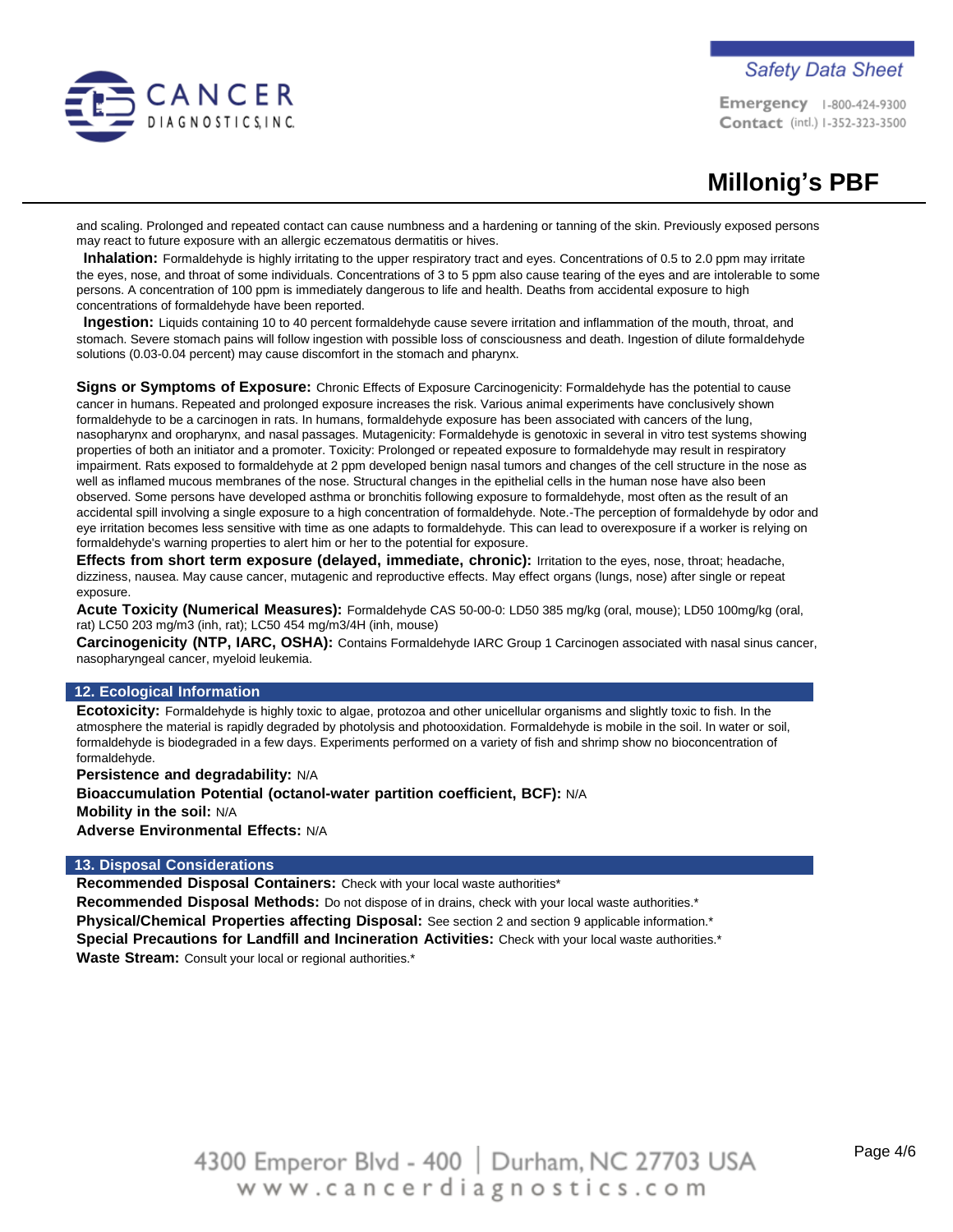

Emergency 1-800-424-9300 Contact (intl.) 1-352-323-3500

# **Millonig's PBF**

# **14. Transport Information**

| 14.1 UN Number                       | <b>DOT:</b> Not Regulated for Transport by DOT.         |  |
|--------------------------------------|---------------------------------------------------------|--|
| DOT, IATA, IMDG, ADR                 | <b>ADR/RID:</b> Not Regulated for Transport by ADR/RID. |  |
|                                      | <b>IMDG:</b> Not Regulated for Transport by IMDG.       |  |
|                                      | <b>IATA:</b> Not Regulated for Transport by IATA.       |  |
| 14.2 UN Proper Shipping              | <b>ADR/RID:</b> Not Regulated for Transport by ADR/RID. |  |
| <b>Name</b>                          | <b>IMDG:</b> Not Regulated for Transport by IMDG.       |  |
| DOT, IATA, IMDG, ADR                 | <b>IATA:</b> Not Regulated for Transport by IATA.       |  |
|                                      | <b>DOT:</b> Not Regulated for Transport by DOT.         |  |
| 14.3 Transport Hazard                | <b>DOT:</b> Not Regulated for Transport by DOT.         |  |
| Class(es)                            | IATA: Not Regulated for Transport by IATA.              |  |
|                                      | <b>IMDG:</b> Not Regulated for Transport by IMDG.       |  |
|                                      | <b>ADR/RID:</b> Not Regulated for Transport by ADR/RID. |  |
| <b>14.4 Packing Group</b>            | <b>ADR/RID:</b> Not Regulated for Transport by ADR/RID. |  |
| DOT, IATA, IMDG, ADR                 | <b>IMDG:</b> Not Regulated for Transport by IMDG.       |  |
|                                      | <b>IATA:</b> Not Regulated for Transport by IATA.       |  |
|                                      | <b>DOT:</b> Not Regulated for Transport by DOT.         |  |
| <b>14.5 Environmental Hazards</b>    | Marine Pollutant: No                                    |  |
| 14.6 Special Precautions for<br>User | Not applicable.                                         |  |

# **15. Regulatory Information OSHA: DOT: EPA: CPSC:**